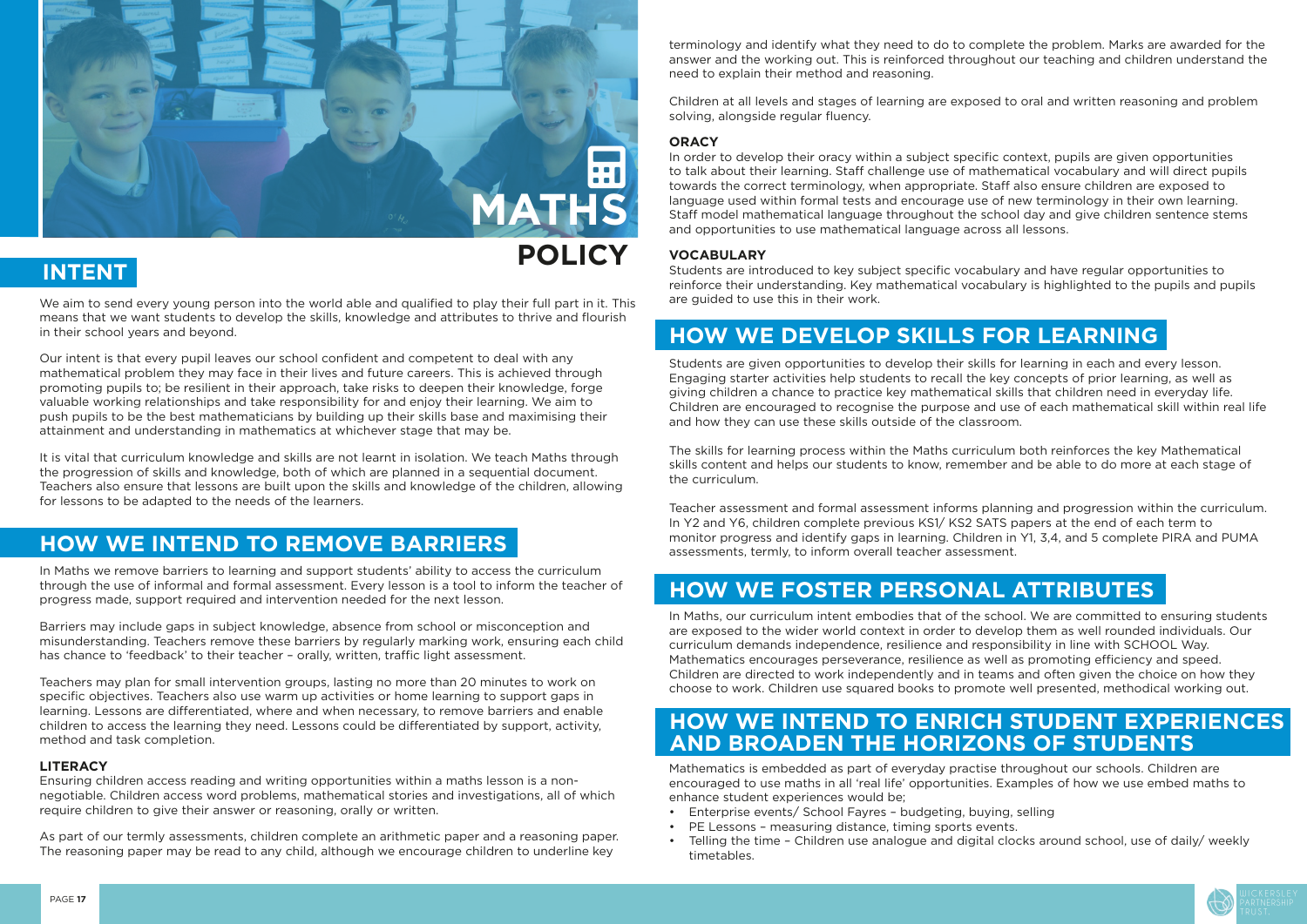a a T

### CURRICULUM **MATHS ED OVERVIEW**

|                                                                |                                                                   | <b>YEAR1</b>                                                                                                                                                                                                                                                                      | <b>YEAR 2</b>                                                                                                                                                                                                                                                                                                                                                                                                                                                                                         | <b>YEAR 3</b>                                                                                                                                                                                                                                                                                                                                           | <b>YEAR 4</b>                                                                                                                                    | <b>YEAR 5</b>                                                                                                                                                                                                                                 | <b>YEAR 6</b>                                                                                                                                                                                   |
|----------------------------------------------------------------|-------------------------------------------------------------------|-----------------------------------------------------------------------------------------------------------------------------------------------------------------------------------------------------------------------------------------------------------------------------------|-------------------------------------------------------------------------------------------------------------------------------------------------------------------------------------------------------------------------------------------------------------------------------------------------------------------------------------------------------------------------------------------------------------------------------------------------------------------------------------------------------|---------------------------------------------------------------------------------------------------------------------------------------------------------------------------------------------------------------------------------------------------------------------------------------------------------------------------------------------------------|--------------------------------------------------------------------------------------------------------------------------------------------------|-----------------------------------------------------------------------------------------------------------------------------------------------------------------------------------------------------------------------------------------------|-------------------------------------------------------------------------------------------------------------------------------------------------------------------------------------------------|
| VALUE<br><b>ACE</b>                                            | <b>Reading</b><br>and writing<br>numbers                          | Read and write numbers from 1 to 20 in<br>numerals and words                                                                                                                                                                                                                      | Read and write numbers to at least 100 in<br>numerals and in words                                                                                                                                                                                                                                                                                                                                                                                                                                    | Read and write numbers up<br>to 1000 in numerals and in<br>words                                                                                                                                                                                                                                                                                        | Read and write numbers up to 10,000 in<br>numerals and words                                                                                     | Read, write, order and compare numbers<br>to at least 1000 000 and determine the<br>value of each digit                                                                                                                                       | Can demonstrate an understanding of<br>place value, including large numbers<br>and decimals Read, write, order and<br>compare numbers up to 10 000 000<br>and determine the value of each digit |
|                                                                | <b>Place Value</b>                                                |                                                                                                                                                                                                                                                                                   | Recognise the place value of each digit<br>in a two-digit number (tens, ones)<br>Partition two-digit numbers into different<br>combinations of tens and ones. This may<br>include using apparatus.                                                                                                                                                                                                                                                                                                    | Recognise the place value<br>of each digit in a three-digit<br>number (hundreds, tens,<br>ones)                                                                                                                                                                                                                                                         | Recognise the place value of each digit<br>in a four-digit number (thousands,<br>hundreds, tens, and ones)                                       |                                                                                                                                                                                                                                               |                                                                                                                                                                                                 |
|                                                                | <b>Counting</b>                                                   | Count to and across 100, forwards and<br>backwards, beginning with 0 or 1, or from<br>any given number. Count, read and write<br>numbers to 100 in numerals, count in<br>different multiples including ones, twos,<br>fives and tens                                              | Count in steps of 2, 3, and 5 from 0, and<br>in tens from any number, forward and<br>backward                                                                                                                                                                                                                                                                                                                                                                                                         | Count from 0 in multiples of<br>4, 8, 50 and 100;                                                                                                                                                                                                                                                                                                       | Count backwards through zero to<br>include negative numbers<br>Count in multiples of 6, 7, 9, 25 and 1000                                        | Count forwards or backwards in steps<br>of powers of 10 for any given number<br>up to 1000 000. Interpret negative<br>numbers in context, count forwards and<br>backwards with positive and negative<br>whole numbers, including through zero | Use negative numbers in context, and<br>calculate intervals across zero                                                                                                                         |
| 효<br>RND                                                       | <b>More and</b><br><b>less</b>                                    | Given a number, identify one more and<br>one less                                                                                                                                                                                                                                 |                                                                                                                                                                                                                                                                                                                                                                                                                                                                                                       | Finding 10 or 100 more or<br>less than a given number                                                                                                                                                                                                                                                                                                   | Find 1000 more or less than a given<br>number                                                                                                    |                                                                                                                                                                                                                                               |                                                                                                                                                                                                 |
| <b>NUMBERS</b>                                                 | <b>Identify and</b><br>represent                                  | Identify and represent numbers using<br>objects and pictorial representations<br>including the number line, and use the<br>language of: equal to, more than, less<br>than (fewer), most, least                                                                                    | Identify, represent and estimate numbers<br>using different representations, including<br>the number line                                                                                                                                                                                                                                                                                                                                                                                             | Identify, represent and<br>estimate numbers using<br>different representations                                                                                                                                                                                                                                                                          | Identify, represent and estimate numbers<br>using different representations                                                                      |                                                                                                                                                                                                                                               |                                                                                                                                                                                                 |
|                                                                | <b>Comparing,</b><br>ordering<br>and<br>rounding                  | Use the language of: equal to, more than,<br>less than (fewer), most and least                                                                                                                                                                                                    | Compare and order numbers from 0 up to<br>100; use $\leq$ , $>$ and = signs                                                                                                                                                                                                                                                                                                                                                                                                                           | Compare and order<br>numbers up to 1,000                                                                                                                                                                                                                                                                                                                | Order and compare numbers beyond<br>1,000. Round any number to the nearest<br>10, 100 or 1,000                                                   | Read, write, order and compare numbers<br>to at least 1,000,000. Round any number<br>up to 1,000,000 to the nearest 10, 100,<br>1000, 10,000 and 100,000                                                                                      | Read, write, order and compare numbers<br>up to 10,000,000. Round any whole<br>number to a required degree of accuracy                                                                          |
|                                                                | <b>NPV Solving</b><br><b>Problems</b>                             | Use place value and number facts to solve<br>simple problems (1-20)                                                                                                                                                                                                               | Use place value and number facts to solve<br>problems                                                                                                                                                                                                                                                                                                                                                                                                                                                 | Solve number problems and<br>practical problems involving<br>these ideas.                                                                                                                                                                                                                                                                               | Solve number and practical problems<br>that involve all of the above and with<br>increasingly large positive numbers                             | Solve number problems and practical<br>problems that involve all of the above                                                                                                                                                                 | Solve number problems and practical<br>problems that involve all of the above.                                                                                                                  |
|                                                                | <b>Numerals</b>                                                   |                                                                                                                                                                                                                                                                                   |                                                                                                                                                                                                                                                                                                                                                                                                                                                                                                       |                                                                                                                                                                                                                                                                                                                                                         | Read Roman numerals to 100 (I to C)<br>and know that over time, the numeral<br>system changed to include the concept<br>of zero and place value. | Read Roman numerals to 1000 (M)<br>and recognise years written in Roman<br>numerals.                                                                                                                                                          |                                                                                                                                                                                                 |
| <b>SC</b><br><b>SKIL</b><br>SUBTRACTION<br>$rac{D}{A}$         | <b>Addition</b><br>and<br>subtraction<br>mental<br><b>skills</b>  | Represent and use number bonds and<br>related subtraction facts within 20<br>Add and subtract one-digit and two-digit<br>numbers to 20, including zero<br>read, write and interpret mathematical<br>statements involving addition (+) and<br>subtraction (-) and equals (=) signs | Recall and use addition and subtraction<br>facts to 20 fluently, and derive and use<br>related facts up to 100<br>Add and subtract numbers using concrete<br>objectives, pictorial representations and<br>mentally including:<br>- a two-digit number and ones<br>- a two-digit number and tens<br>- two two-digit numbers<br>- adding three one-digit numbers<br>Show that addition of two numbers can<br>be done in any order (commutative) and<br>subtraction of one number from another<br>cannot | <b>Add and subtract numbers</b><br>mentally where re-grouping<br>is concerned, including:<br>-a three-digit number and<br>ones<br>-a three-digit number and<br>tens<br>-a three-digit number and<br>hundreds<br>Show that addition of two<br>numbers can be done in any<br>order (commutative) and<br>subtraction of one number<br>from another cannot" |                                                                                                                                                  | Add and subtract numbers mentally<br>with increasingly large numbers                                                                                                                                                                          | Perform mental calculations, including<br>with mixed operations and large<br>numbers                                                                                                            |
| ADDITION                                                       | <b>Addition</b><br>and<br>subtraction<br>written<br><b>skills</b> | Read, write and interpret mathematical<br>statements involving addition (+) and<br>subtraction (-) and equals (=) signs                                                                                                                                                           |                                                                                                                                                                                                                                                                                                                                                                                                                                                                                                       | Add and subtract numbers<br>with up to three digits, using<br>formal written methods<br>of columnar addition and<br>subtraction                                                                                                                                                                                                                         | Add and subtract numbers with up<br>to four digits using the formal written<br>methods of columnar addition and<br>subtraction where appropriate | Add and subtract whole numbers with<br>more than 4 digits, including using<br>formal written methods (columnar<br>addition and subtraction)                                                                                                   | Add and subtract any whole numbers<br>including those with different amounts<br>of digits. Add and subtract decimals<br>including those with different amounts<br>of digits                     |
| <b>ADDITION AND<br/>SUBTRACTION<br/>USING AND<br/>APPLYING</b> | <b>Estimating</b><br>/ checking<br><b>Inverse</b>                 |                                                                                                                                                                                                                                                                                   | Recognise and use the inverse<br>relationship between addition and<br>subtraction and use this to check<br>calculations and missing number<br>problems                                                                                                                                                                                                                                                                                                                                                | Estimate the answer to a<br>calculation and use inverse<br>operations to check answers                                                                                                                                                                                                                                                                  | Estimate and use inverse operations to<br>check answers to a calculation                                                                         | Use rounding to check answers to<br>calculations and determine, in the<br>context of the problem, levels of<br>accuracy                                                                                                                       | Use estimation to check answers to<br>calculations and determine, in the<br>context of a problem, levels of accuracy                                                                            |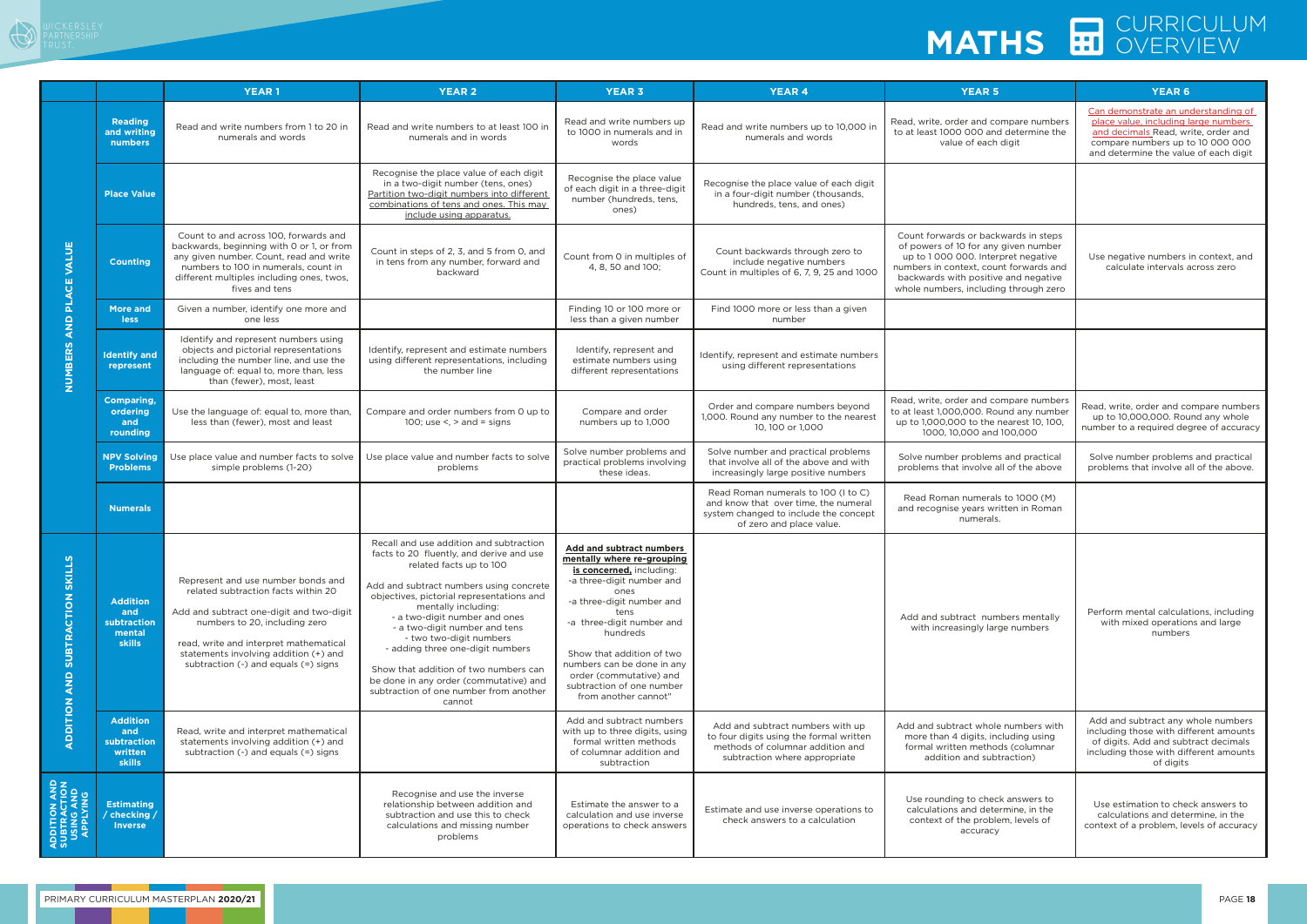

|                                                                        |                                                                                                         | <b>YEAR1</b>                                                                                                                                                                                                                             | <b>YEAR 2</b>                                                                                                                                                                                                                                                                                                                                                                                                                                                                                                                                                                                                                                                                                                                                                                                   | <b>YEAR 3</b>                                                                                                                                                                                                                                                                                                                                                                                                  | <b>YEAR 4</b>                                                                                                                                                                                                                                                                                                                                                                                                        | <b>YEAR 5</b>                                                                                                                                                                                                                                                                                                                                                                                                                                                                                                                          | <b>YEAR 6</b>                                                                                                                                                                                                                                                                                                                                                                          |
|------------------------------------------------------------------------|---------------------------------------------------------------------------------------------------------|------------------------------------------------------------------------------------------------------------------------------------------------------------------------------------------------------------------------------------------|-------------------------------------------------------------------------------------------------------------------------------------------------------------------------------------------------------------------------------------------------------------------------------------------------------------------------------------------------------------------------------------------------------------------------------------------------------------------------------------------------------------------------------------------------------------------------------------------------------------------------------------------------------------------------------------------------------------------------------------------------------------------------------------------------|----------------------------------------------------------------------------------------------------------------------------------------------------------------------------------------------------------------------------------------------------------------------------------------------------------------------------------------------------------------------------------------------------------------|----------------------------------------------------------------------------------------------------------------------------------------------------------------------------------------------------------------------------------------------------------------------------------------------------------------------------------------------------------------------------------------------------------------------|----------------------------------------------------------------------------------------------------------------------------------------------------------------------------------------------------------------------------------------------------------------------------------------------------------------------------------------------------------------------------------------------------------------------------------------------------------------------------------------------------------------------------------------|----------------------------------------------------------------------------------------------------------------------------------------------------------------------------------------------------------------------------------------------------------------------------------------------------------------------------------------------------------------------------------------|
| <b>ADDITION AND<br/>SUBTRACTION<br/>USING AND<br/>APPLYING</b>         | <b>Addition and</b><br>subtraction<br><b>Solving</b><br><b>Problems</b>                                 | Solve one-step problems<br>that involve addition and<br>subtraction, using concrete<br>objects and pictorial<br>representations, and missing<br>number problems such as 7<br>$= -9$                                                      | Solve problems with addition and<br>subtraction:<br>using concrete objects and pictorial<br>representations, including those involving<br>numbers, quantities and measures<br>applying their increasing knowledge of<br>mental and written methods                                                                                                                                                                                                                                                                                                                                                                                                                                                                                                                                              | Solve problems, including missing<br>number problems, using number facts,<br>place value, and more complex addition<br>and subtraction.                                                                                                                                                                                                                                                                        | Solve addition and<br>subtraction two-step<br>problems in contexts,<br>deciding which operations<br>and methods to use and why.                                                                                                                                                                                                                                                                                      | Solve addition and subtraction multi-step<br>problems in context, deciding which operations<br>and methods to use and why.                                                                                                                                                                                                                                                                                                                                                                                                             | Solve addition and subtraction multi-<br>step problems in contexts, deciding<br>which operations and methods to use<br>and why                                                                                                                                                                                                                                                         |
| <b>AND DIVISION</b><br>MULTIPLICATION                                  | <b>Multiplication</b><br>and division<br>mental skills                                                  | Count in multiples of 2s, 5s and<br>10 <sub>s</sub>                                                                                                                                                                                      | Recall and use multiplication and division<br>facts for the 2, 5 and 10 multiplication<br>tables, including recognising odd and<br>even numbers.<br>Count in steps of 2, 3 and 5, from 0, and<br>in tens from any number, forward or<br>backward<br>Show that multiplication of two numbers<br>can be done in any order (commutative)<br>and division of one number by another<br>cannot                                                                                                                                                                                                                                                                                                                                                                                                        | Recall and use multiplication and<br>division facts for the 3, 4 and 8<br>multiplication tables<br>Count in multiples of 4, 8, 50 and 100<br>Write and calculate mathematical<br>statements for multiplication and<br>division using the multiplication tables<br>that pupils know, including for two-<br>digit numbers times one-digit numbers,<br>using mental and progressing to formal<br>written methods. | Recall multiplication<br>and division facts for<br>multiplication tables up to 12<br>$\times$ 12<br>Count in multiples of 6, 7, 9,<br>25 and 1,000<br>Recognise and use factor<br>pairs and commutativity in<br>mental calculations<br>Use place value, known and<br>derived facts to multiply and<br>divide mentally, including:<br>multiplying by 0 and 1;<br>dividing by 1; multiplying<br>together three numbers | Count forwards or backwards in steps of powers<br>of 10 for any given number up to 1,000,000<br>Multiply and divide numbers mentally drawing<br>upon known facts.<br>Multiply and divide whole numbers and those<br>involving decimals by 10, 100 and 1,000                                                                                                                                                                                                                                                                            | "Perform mental calculations, including<br>with mixed operations and large<br>numbers.                                                                                                                                                                                                                                                                                                 |
|                                                                        | <b>Multiplication</b><br>and division<br>calculation                                                    | Understand that multiplication<br>is same as repeated addition                                                                                                                                                                           | Calculate mathematical statements for<br>multiplication and division within the<br>multiplication tables and write them using<br>the multiplication $(x)$ , division $(\div)$ and<br>equals (=) signs                                                                                                                                                                                                                                                                                                                                                                                                                                                                                                                                                                                           | Write and calculate mathematical<br>statements for multiplication and<br>division using the multiplication tables<br>that they know, including for two-digit<br>numbers times one-digit numbers,<br>using mental and progressing to formal<br>written methods                                                                                                                                                  | Multiply two-digit and three-<br>digit numbers by a one-digit<br>number using formal written<br>layout                                                                                                                                                                                                                                                                                                               | Multiply numbers up to 4 digits by a one- or<br>two-digit number using a formal written<br>method, including long multiplication for<br>two-digit numbers. Multiply and divide whole<br>numbers and those involving decimals by<br>10, 100 and 1000. Divide numbers up to 4<br>digits by a one-digit number using the formal<br>written method of short division and interpret<br>remainders appropriately for the context                                                                                                             | Multiply multi-digit numbers up to 4<br>digits by a two-digit whole number<br>using the formal written method of long<br>multiplication. Divide numbers up to<br>4 digits by a two-digit whole number<br>using the formal written method of long<br>division, and interpret remainders as<br>whole number remainders, fractions,<br>or by rounding, as appropriate for the<br>context. |
|                                                                        | <b>Properties</b><br>of numbers,<br>multiples,<br>factors,<br>prımes,<br>square<br>and cube<br>numbers. |                                                                                                                                                                                                                                          |                                                                                                                                                                                                                                                                                                                                                                                                                                                                                                                                                                                                                                                                                                                                                                                                 |                                                                                                                                                                                                                                                                                                                                                                                                                | Recognise and use factor<br>pairs and commutativity in<br>mental calculations                                                                                                                                                                                                                                                                                                                                        | Identify multiples and factors, including finding<br>all factor pairs of a number, and common<br>factors of two numbers. Know and use the<br>vocabulary of prime numbers, prime factors<br>and composite (non-prime) numbers. Establish<br>whether a number up to 100 is prime and<br>recall prime numbers up to 19. Recognise and<br>use square numbers and cube numbers and<br>the notation for squared $(^2)$ and cubed $(^3)$ .<br>Recognise and use square numbers and cube<br>numbers, and the notation for squared and<br>cubed | Identify common factors, common<br>multiples and prime numbers                                                                                                                                                                                                                                                                                                                         |
| <b>MULTIPLICATION AND</b><br><b>DIVISION PROBLEM</b><br><b>SOLVING</b> |                                                                                                         | Practically share and group.<br>Solve one-step problems<br>involving multiplication and<br>division, by calculating the<br>answer using concrete objects,<br>pictorial representations and<br>arrays with the support<br>of the teacher. | Solve problems involving multiplication<br>and division, using materials, arrays,<br>repeated addition, mental methods,<br>and multiplication and division facts,<br>including problems in contexts. Solve<br>simple one-step problems involving<br>multiplication and division, by calculating<br>the answer using concrete objects,<br>pictorial representations and arrays with<br>the support of the teacher. Recall and use<br>multiplication and division facts for 2,5<br>and 10 to solve problems, demonstrating<br>an understanding of commutativity<br>as necessary. Solve unfamiliar word<br>problems that involve more than one<br>step (e.g. 'which has the most biscuits, 4<br>packets of biscuits with 5 in each packet<br>or 3 packets of biscuits with 10 in each<br>packet?') | Solve problems, including missing<br>number problems, involving<br>multiplication and division, including<br>integer scaling problems and<br>correspondence problems in which n<br>objects are connected to m objects                                                                                                                                                                                          | Solve problems involving<br>multiplying and adding,<br>including using the<br>distributive law to multiply<br>two -digit numbers by<br>one -digit, integer scaling<br>problems and harder<br>correspondence problems<br>such as n objects are<br>connected to m objects                                                                                                                                              | Solve problems involving multiplication and<br>division including using their knowledge of<br>factors and multiples, squares and cubes.<br>Solve problems involving addition, subtraction,<br>multiplication and division and a combination of<br>these, including understanding the meaning of<br>the equals sign.<br>Solve problems involving multiplication and<br>division, including scaling by simple fractions<br>and problems involving simple rates.                                                                          | Use their knowledge of the order of<br>operations to carry out calculations<br>involving the four operations.<br>Use estimation to check answers to<br>calculations and determine, in the<br>context of a problem, levels of accuracy.<br>Solve problems involving addition,<br>subtraction, multiplication and division.                                                              |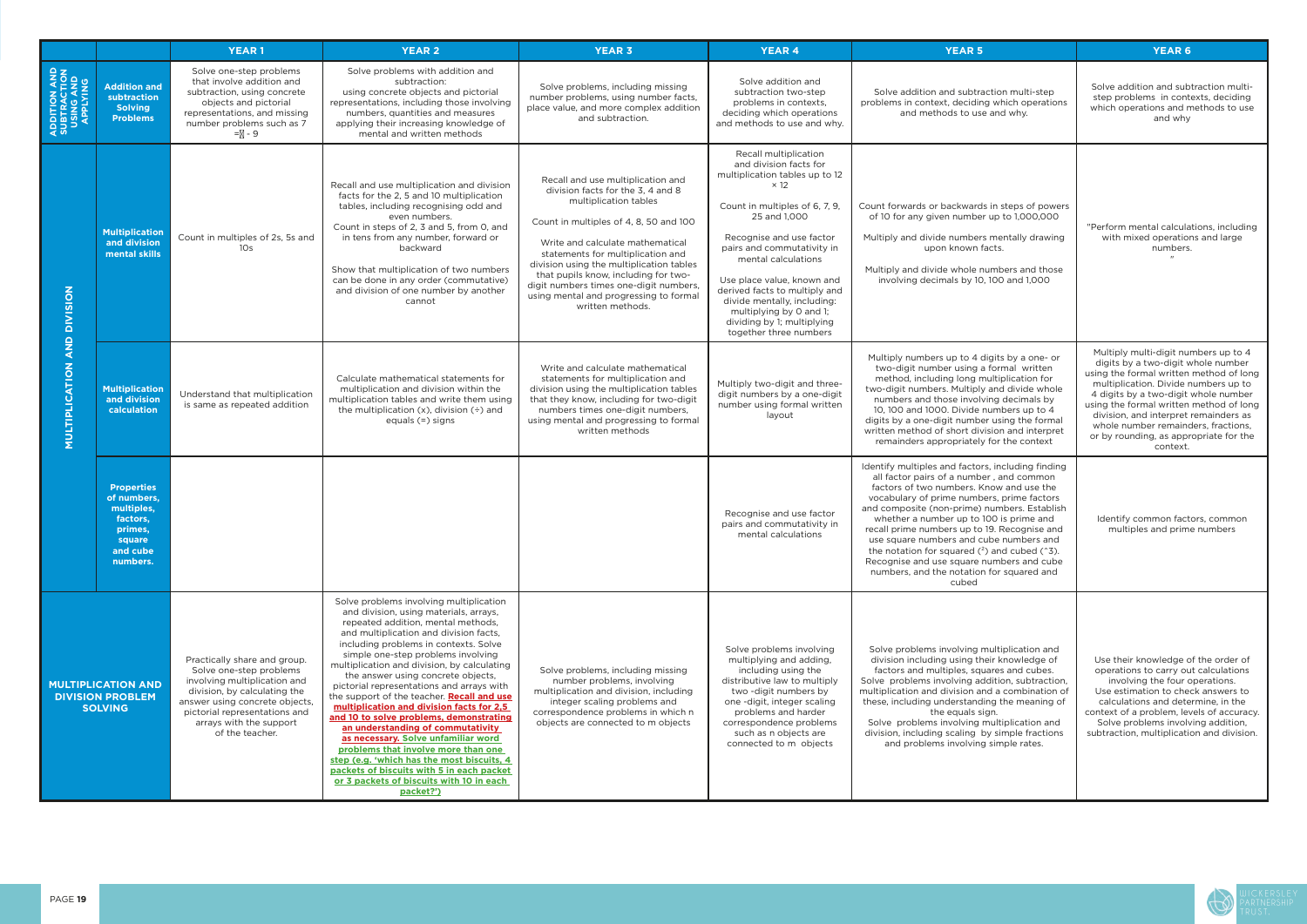|                                                              |                                                               | <b>YEAR1</b>                                                                                                                                                                                              | <b>YEAR 2</b>                                                                                                                                                                                                                                                                                                                   | <b>YEAR 3</b>                                                                                                                                                                                                                                                                                                                                                                                                                                                                                                             | <b>YEAR 4</b>                                                                                                                                                                                                                                                                                                                         | <b>YEAR 5</b>                                                                                                                                                                                                                                                                                                                                                                                                                                                                                  | <b>YEAR 6</b>                                                                                                                                                                                                                                                                                                                                                                                                                                                                                                                                                                                                              |
|--------------------------------------------------------------|---------------------------------------------------------------|-----------------------------------------------------------------------------------------------------------------------------------------------------------------------------------------------------------|---------------------------------------------------------------------------------------------------------------------------------------------------------------------------------------------------------------------------------------------------------------------------------------------------------------------------------|---------------------------------------------------------------------------------------------------------------------------------------------------------------------------------------------------------------------------------------------------------------------------------------------------------------------------------------------------------------------------------------------------------------------------------------------------------------------------------------------------------------------------|---------------------------------------------------------------------------------------------------------------------------------------------------------------------------------------------------------------------------------------------------------------------------------------------------------------------------------------|------------------------------------------------------------------------------------------------------------------------------------------------------------------------------------------------------------------------------------------------------------------------------------------------------------------------------------------------------------------------------------------------------------------------------------------------------------------------------------------------|----------------------------------------------------------------------------------------------------------------------------------------------------------------------------------------------------------------------------------------------------------------------------------------------------------------------------------------------------------------------------------------------------------------------------------------------------------------------------------------------------------------------------------------------------------------------------------------------------------------------------|
|                                                              | Recognise,<br>find, write,<br><b>use</b>                      | Recognise, find and name a half<br>as one of two equal parts of an<br>object, shape or quantity<br>Recognise, find and name a<br>quarter as one of four equal<br>parts of an object shape or<br>quantity. | Can identify 1/3,1/4, 1/2, 2/4,3/4 and<br>know that all parts must be equal parts<br>of the whole Recognise, find, name and<br>write fractions $1/3$ , $1/4$ , $2/4$ and $3/4$ of a<br>length, shape, set of objects or quantity<br>Write simple fractions e.g. $1/2$ of 6 = 3 and<br>recognise the equivalence of 2/4 and 1/2. | Recognise, find and write fractions of<br>a discrete set of objects: unit fractions<br>and non-unit fractions with small<br>denominators. Count up and down in<br>tenths; recognise that tenths arise from<br>dividing an object into 10 equal parts<br>and in dividing one-digit numbers or<br>quantities by 10. Recognise and show,<br>using diagrams, equivalent fractions<br>with small denominators. Recognise and<br>use fractions as numbers: unit fractions<br>and non-unit fractions with small<br>denominators. | Recognise and show, using<br>diagrams, families of common<br>equivalent fractions. Count<br>up and down in hundredths;<br>recognise that hundredths<br>arise when dividing an object<br>by a hundred and dividing<br>tenths by ten.                                                                                                   | Recognise mixed numbers and improper<br>fractions and convert from one form to the<br>other and write mathematical statements<br>>1 as a mixed number. Identify, name and<br>write equivalent fractions of a given fraction,<br>represented visually, including tenths and<br>hundredths. Recognise the per cent symbol (%)<br>and understand that per cent relates to "number<br>of parts per hundred", and write percentages as<br>a fraction with denominator hundred, and as a<br>decimal. | Use common factors to simplify<br>fractions; use common multiples<br>to express fractions in the same<br>denomination.                                                                                                                                                                                                                                                                                                                                                                                                                                                                                                     |
|                                                              | Add /<br><b>Subtract</b>                                      | Recognise, find and name a half<br>as one of two equal parts of an<br>object, shape or quantity<br>Recognise, find and name a<br>quarter as one of four equal<br>parts of an object shape or<br>quantity. | Add and subtract simple fractions with<br>the same denominator.                                                                                                                                                                                                                                                                 | Add and subtract fractions with the<br>same denominator within one whole<br>$(e.g.5/7 + 1/7 = 6/7)$ Compare and order<br>unit fractions, and fractions with the<br>same denominators.                                                                                                                                                                                                                                                                                                                                     | Add and subtract fractions<br>with the same denominator.                                                                                                                                                                                                                                                                              | Add and subtract fractions with the same<br>denominator and denominators that are<br>multiples of the same number. Compare and<br>order fractions whose denominators are all<br>multiples of the same number.                                                                                                                                                                                                                                                                                  | <b>Calculate using fractions, decimals and</b><br>percentages<br>Add and subtract fractions with different<br>denominators and mixed numbers, using<br>the concept of equivalent fractions<br>Compare and order fractions, including<br>fractions >1.                                                                                                                                                                                                                                                                                                                                                                      |
|                                                              | <b>Comparing</b><br>fractions and<br>decimals                 |                                                                                                                                                                                                           |                                                                                                                                                                                                                                                                                                                                 | Compare and order unit fractions, and<br>fractions with the same denominators.                                                                                                                                                                                                                                                                                                                                                                                                                                            | Compare numbers with the<br>same number of decimal<br>places up to two decimal<br>places.                                                                                                                                                                                                                                             | Compare and order fractions whose<br>denominators are all multiples of the same<br>number. Compare numbers with up to three<br>decimal places.                                                                                                                                                                                                                                                                                                                                                 | <b>Recognise the relationship between</b><br>fractions, decimals and percentages<br>and can express them as equivalent<br>quantities. Compare and order fractions,<br>including fractions >1                                                                                                                                                                                                                                                                                                                                                                                                                               |
| AND PROPORTION<br><b>DECIMALS</b><br>CTIONS,<br>$\mathbf{R}$ | <b>Multiply</b><br>and Divide<br><b>Fractions</b>             |                                                                                                                                                                                                           |                                                                                                                                                                                                                                                                                                                                 |                                                                                                                                                                                                                                                                                                                                                                                                                                                                                                                           |                                                                                                                                                                                                                                                                                                                                       | Multiply proper fractions and mixed numbers<br>by whole numbers, supported by materials and<br>diagrams                                                                                                                                                                                                                                                                                                                                                                                        | <b>Calculate using fractions, decimals and</b><br>percentages. Multiply simple pairs of<br>proper fractions, writing the answer in<br>its simplest form Divide proper fractions<br>by whole numbers. Multiply one-digit<br>numbers with up to two decimal places<br>by whole numbers. Use written division<br>methods in cases where the answer has<br>up to two decimal places. Associate<br>a fraction with division to calculate<br>decimal fraction equivalents (e.g. 0.375)<br>for a simple fraction (e.g. 3/8)                                                                                                       |
|                                                              | Recognise,<br>find, compare<br>and round<br>decimals          | Recognise coins and use the<br>language of money                                                                                                                                                          | Recognise and use symbols for pounds<br>and pence. Combine amounts to make an<br>amount. Use different coins to make the<br>same amount.                                                                                                                                                                                        | Write money in £ and pence.<br>Multiply a whole number by 10 or 100                                                                                                                                                                                                                                                                                                                                                                                                                                                       | Recognise and write decimal<br>equivalents of any number<br>of tenths or hundredths.<br>Recognise and write decimal<br>equivalents to $1/4$ ; $1/2$ ; $3/4$<br>Find the effect of dividing<br>a one- or two-digit number<br>by 10 and 100, identifying<br>the value of the digits in the<br>answer as ones, tenths and<br>hundredths. | Read and write decimal numbers as fractions<br>Recognise and use thousandths and relate them<br>to tenths, hundredths and decimal equivalents<br>Read, write, order with up to three decimal<br>places.                                                                                                                                                                                                                                                                                        | Recall and use equivalences between<br>simple fractions, decimals and<br>percentages, including in different<br>contexts. Identify the value of each<br>digit in numbers given to three decimal<br>places and multiply and divide numbers<br>by 10, 100 and 1000 giving answers up<br>to three decimal places.                                                                                                                                                                                                                                                                                                             |
|                                                              | <b>Rounding</b><br>decimals                                   |                                                                                                                                                                                                           |                                                                                                                                                                                                                                                                                                                                 |                                                                                                                                                                                                                                                                                                                                                                                                                                                                                                                           | Round decimals with one<br>decimal place to the nearest<br>whole number                                                                                                                                                                                                                                                               | Round decimals with two decimal places to the<br>nearest whole number and to one decimal place                                                                                                                                                                                                                                                                                                                                                                                                 |                                                                                                                                                                                                                                                                                                                                                                                                                                                                                                                                                                                                                            |
|                                                              | <b>Problem</b><br><b>Solving</b><br>fractions and<br>decimals | Role play paying money                                                                                                                                                                                    | Solve simple problems involving money                                                                                                                                                                                                                                                                                           | Solve problems which involve all of the<br>above                                                                                                                                                                                                                                                                                                                                                                                                                                                                          | Solve problems involving<br>increasingly harder fractions<br>to calculate quantities,<br>and fractions to divide<br>quantities, including non-unit<br>fractions where the answer<br>is a whole number. Solve<br>simple measure and money<br>problems involving fractions<br>and decimals to two decimal<br>places                     | Solve problems which require knowing<br>percentage and decimal equivalents of 1/2, 1/4,<br>$1/5$ , $2/5$ , $4/5$ and those with a denominator of a<br>multiple of 10 or 25                                                                                                                                                                                                                                                                                                                     | Solve problems which require answers<br>to be rounded to specified degrees of<br>accuracy. Solve problems involving the<br>relative sizes of two quantities where<br>missing values can be found by using<br>integer multiplication and division facts<br>Solve problems involving the calculation<br>of percentages(e.g. of measures) such as<br>15% of 360 and the use of percentages<br>for comparison. Solve problems<br>involving similar shapes where the scale<br>factor is known or can be found. Solve<br>problems involving unequal sharing and<br>grouping using known knowledge of<br>fractions and multiples" |

- 11

a na k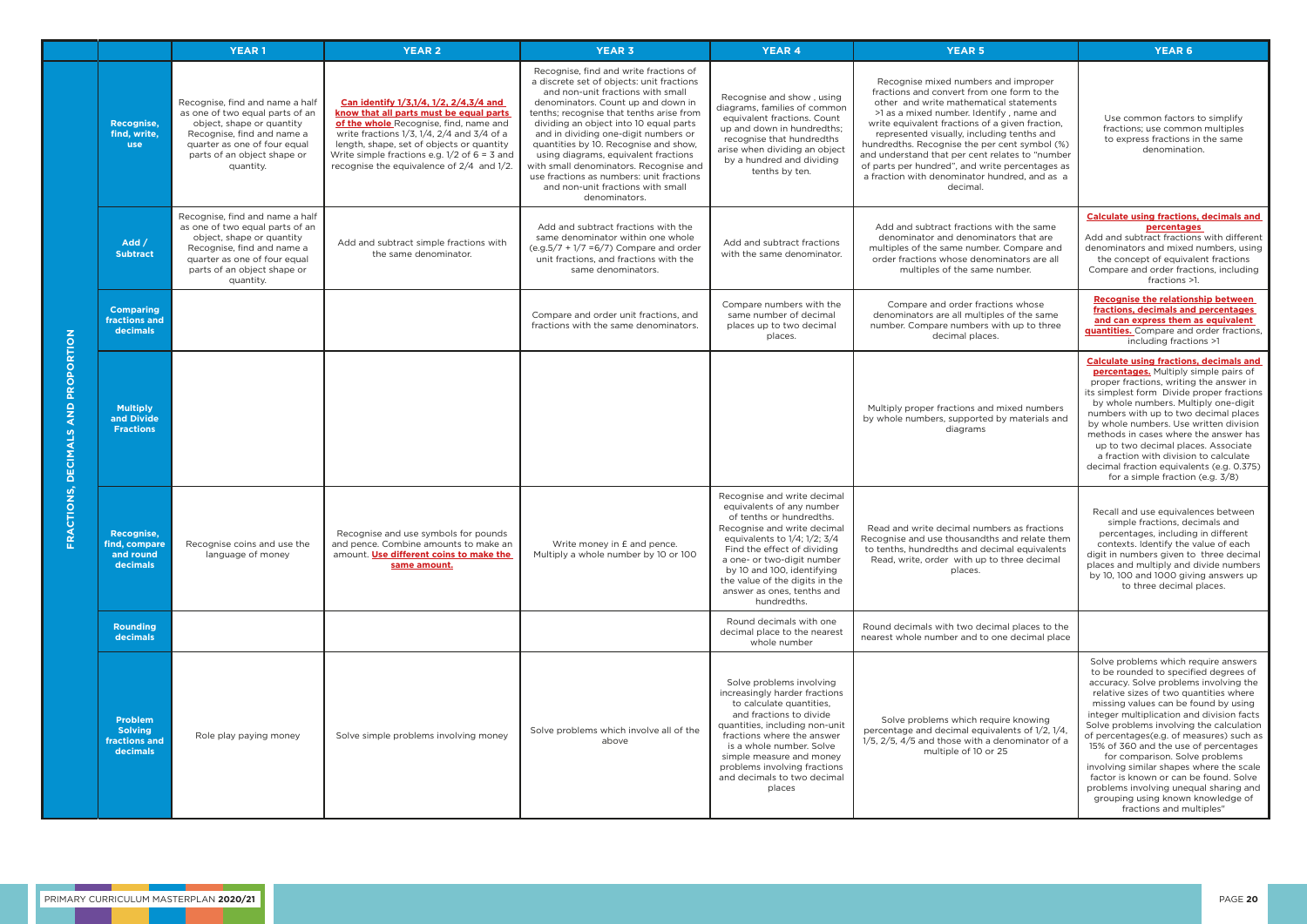

|                 |                                              | <b>YEAR1</b>                                                                                                                                                                                                                                                                                                                                                                                 | <b>YEAR 2</b>                                                                                                                                                                                                                                                                                                                                                                                                                                              | <b>YEAR 3</b>                                                                                                                                                                                                                                                                                                                                                                                                                                                                                                                                                                           | <b>YEAR 4</b>                                                                                                                                                                                                   | <b>YEAR 5</b>                                                                                                                                                                                                                                                                                                                                                                                                                                       | <b>YEAR 6</b>                                                                                                                                                                                                                                                                                                                                                                                                                                                   |
|-----------------|----------------------------------------------|----------------------------------------------------------------------------------------------------------------------------------------------------------------------------------------------------------------------------------------------------------------------------------------------------------------------------------------------------------------------------------------------|------------------------------------------------------------------------------------------------------------------------------------------------------------------------------------------------------------------------------------------------------------------------------------------------------------------------------------------------------------------------------------------------------------------------------------------------------------|-----------------------------------------------------------------------------------------------------------------------------------------------------------------------------------------------------------------------------------------------------------------------------------------------------------------------------------------------------------------------------------------------------------------------------------------------------------------------------------------------------------------------------------------------------------------------------------------|-----------------------------------------------------------------------------------------------------------------------------------------------------------------------------------------------------------------|-----------------------------------------------------------------------------------------------------------------------------------------------------------------------------------------------------------------------------------------------------------------------------------------------------------------------------------------------------------------------------------------------------------------------------------------------------|-----------------------------------------------------------------------------------------------------------------------------------------------------------------------------------------------------------------------------------------------------------------------------------------------------------------------------------------------------------------------------------------------------------------------------------------------------------------|
|                 | <b>Measure and</b><br>calculate              | Measure and begin to record the<br>following: lengths and heights<br>mass/weight capacity and volume<br>time (hours, minutes, seconds)                                                                                                                                                                                                                                                       | Choose and use appropriate<br>standard units to estimate and<br>measure length/height in any<br>direction ( $m/cm$ ); mass ( $kg/g$ );<br>temperature (°C); capacity<br>(litres/ml) to the nearest<br>appropriate unit, using rulers,<br>scales, thermometers and<br>measuring vessels<br>Use scales in divisions of<br>ones, twos, fives and tens in<br>a practical situation where all<br>numbers on a scale given                                       | Measure, compare, add and subtract:<br>lengths (m/cm/mm); mass (kg/g);<br>volume/capacity (I/ml) Measure the<br>perimeter of simple 2-D shapes                                                                                                                                                                                                                                                                                                                                                                                                                                          | Measure and calculate the<br>perimeter of a rectilinear figure<br>(including squares) in cm and m.<br>Estimate, compare and calculate<br>different measures.                                                    | Estimate the area of irregular shapes<br>Estimate volume(e.g, using 1cm <sup>3</sup> blocks<br>to build cuboids (including cubes) and<br>capacity (e.g. using water). Measure and<br>calculate the perimeter of composite<br>rectilinear shapes in centimetres and<br>metres. Calculate and compare the area<br>of rectangles (including squares) and<br>including using standard units, square<br>centimetres ( $cm2$ ) and square metres ( $m2$ ) | <b>Can calculate with measures</b><br>Calculate the area of parallelograms and<br>triangles<br>Calculate, estimate and compare volumes<br>of cubes and cuboids using standard units,<br>including cubic centimetres $cm3$ ) and cubic<br>metres ( m <sup>3</sup> ) and extending to other units such<br>as mm <sup>3</sup> and km <sup>3</sup><br>Can substitute values into a formula to solve<br>problems (e.g perimeter of rectangle or area<br>of triangle) |
|                 | <b>Compare and</b><br>convert                | Compare, describe and solve<br>practical problems for: lengths and<br>heights (e.g. long/short, longer/<br>shorter, tall/short, double/half)<br>mass/weight (e.g. heavy/light,<br>heavier than, lighter than) capacity<br>and volume (full/empty, more than,<br>less than, half, half full, quarter) time<br>(quicker, slower, earlier, later)                                               | Compare and order lengths,<br>mass, volume/capacity and<br>record the results using $> 0.5$<br>$and =$                                                                                                                                                                                                                                                                                                                                                     | Know how many cm in a m, m in a km,<br>mins in an hour etc (measurement<br>equivalence)                                                                                                                                                                                                                                                                                                                                                                                                                                                                                                 | Convert between different units of<br>measure (e.g. kilometre to metre;<br>hour to minute)<br>Find the area of rectilinear shapes<br>by counting squares                                                        | Convert between different units of<br>measure (e.g. kilometre and metre;<br>centimetre and metre; centimetre and<br>millimetre; gram and kilogram; litre<br>and millilitre). Understand and use<br>approximate equivalences between<br>metric units and common imperial units<br>such as inches, pounds and pints<br>Use knowledge of arrays to find area                                                                                           | Use, read, write and convert between standard<br>units, converting measurements of length, mass,<br>volume and time from a smaller unit of measure<br>to a larger unit, and vice versa, using decimal<br>notation to up to three decimal places<br>Convert between miles and kilometres                                                                                                                                                                         |
|                 | <b>Problem</b><br><b>Solving</b><br>measures |                                                                                                                                                                                                                                                                                                                                                                                              |                                                                                                                                                                                                                                                                                                                                                                                                                                                            |                                                                                                                                                                                                                                                                                                                                                                                                                                                                                                                                                                                         |                                                                                                                                                                                                                 | Use all four operations to solve problems<br>involving measure (e.g. length, mass,<br>volume, money) using decimal notation,<br>including scaling                                                                                                                                                                                                                                                                                                   | Solve problems involving the calculation and<br>conversion of units of measure, using decimal<br>notation up to three decimal places where<br>appropriate. Recognise that shapes with the<br>same areas can have different perimeters and<br>vice versa. Recognise when it is possible to use<br>formula for area and volume of shapes                                                                                                                          |
|                 | <b>Money</b>                                 | Recognise and know the value of<br>different denominations of coins<br>and notes                                                                                                                                                                                                                                                                                                             | Recognise and use symbols<br>for pounds $(E)$ and pence $(p)$ ;<br>combine amounts to make a<br>particular value Find different<br>combinations of coins that<br>equal the same amounts of<br>money. Solve simple problems<br>in a practical context involving<br>addition and subtraction<br>of money of the same unit,<br>including giving change.                                                                                                       | Add and subtract amounts of money<br>to give change, using both £ and p in<br>practical contexts                                                                                                                                                                                                                                                                                                                                                                                                                                                                                        | Estimate, compare and calculate<br>different measures, including<br>money in pounds and pence                                                                                                                   | Use all four operations to solve problems<br>involving measure (e.g. length, mass,<br>volume, money) using decimal notation,<br>including scaling                                                                                                                                                                                                                                                                                                   | Use all 4 operations to solve multi-step<br>problems involving money                                                                                                                                                                                                                                                                                                                                                                                            |
|                 | <b>Time</b>                                  | Sequence events in chronological<br>order using language ( before and<br>after, next, first, today, yesterday,<br>tomorrow, morning, afternoon and<br>evening)<br>Recognise and use language<br>relating to dates , including days of<br>the week, weeks, months and years.<br>Tell the time to the hour and half<br>past the hour and draw the hands<br>on a clock face to show these times | Compare and sequence<br>intervals of time Can read<br>the time on the clock to the<br>nearest 15 minutes Tell and<br>write the time to five minutes.<br>including quarter past/to the<br>hour and draw the hands on a<br>clock face to show these times.<br>Know the number of minutes<br>in an hour and the number of<br>hours in a day                                                                                                                   | Tell and write the time from an analogue<br>clock, including using Roman numerals<br>from I to XII, and 12-hour and 24-hour<br>clocks. Estimate and read time with<br>increasing accuracy to the nearest<br>minute; record and compare time in<br>terms of seconds, minutes, hours and; use<br>vocabulary such as a.m./p.m., morning,<br>afternoon, noon and midnight Know the<br>number of seconds in a minute and the<br>number of days in each month, year and<br>leap year Compare durations of events,<br>for example to calculate the time taken<br>by particular events or tasks | Read, write and convert time<br>between analogue and digital 12<br>and 24-hour clocks<br>Solve problems involving<br>converting from hours to minutes;<br>minutes to seconds; years to<br>months; weeks to days | Solve problems involving converting<br>between units of time                                                                                                                                                                                                                                                                                                                                                                                        | Read and interpret timetables<br>Solve problems about time intervals                                                                                                                                                                                                                                                                                                                                                                                            |
| <b>GEOMETRY</b> | <b>Shapes</b>                                | Recognise and name common<br>2D and 3D shapes, including: 2D<br>shapes (e.g. rectangles (including<br>squares), circles and triangles) 3D<br>shapes (e.g. cuboids (including<br>cubes), pyramids and spheres)                                                                                                                                                                                | <b>Identify and describe the</b><br>properties of 2D shapes.<br>including the number of sides<br>and line symmetry in a vertical<br>line. Identify and describe<br>the properties of 3D shapes,<br>including the number of edges,<br>vertices and faces. Identify 2-D<br>shapes on the surface of 3D<br>shapes, for example a circle<br>on a cylinder and a triangle on<br>a pyramid. Compare and sort<br>common 2D and 3D shapes and<br>everyday objects. | Draw 2D shapes and make 3D shapes<br>using modelling materials; recognise<br>3D shapes in different orientations and<br>describe them                                                                                                                                                                                                                                                                                                                                                                                                                                                   | Compare and classify geometric<br>shapes, including quadrilaterals<br>and triangles, based on their<br>properties and sizes                                                                                     | Identify 3D shapes, including cubes and<br>other cuboids, from 2D representations<br>Use the properties of rectangles to<br>deduce related facts and find missing<br>lengths and angles. Distinguish between<br>regular and irregular polygons based on<br>reasoning about equal sides and angle                                                                                                                                                    | Draw 2D shapes using given dimensions and<br>angles. Recognise, describe and build simple<br>3D shapes, including making nets. Compare<br>and classify geometric shapes based on their<br>properties and sizes and find unknown angles<br>in any triangles, quadrilaterals, and regular<br>polygons. Illustrate and name parts of circles,<br>including radius, diameter and circumference<br>and know that the diameter is twice the radius                    |